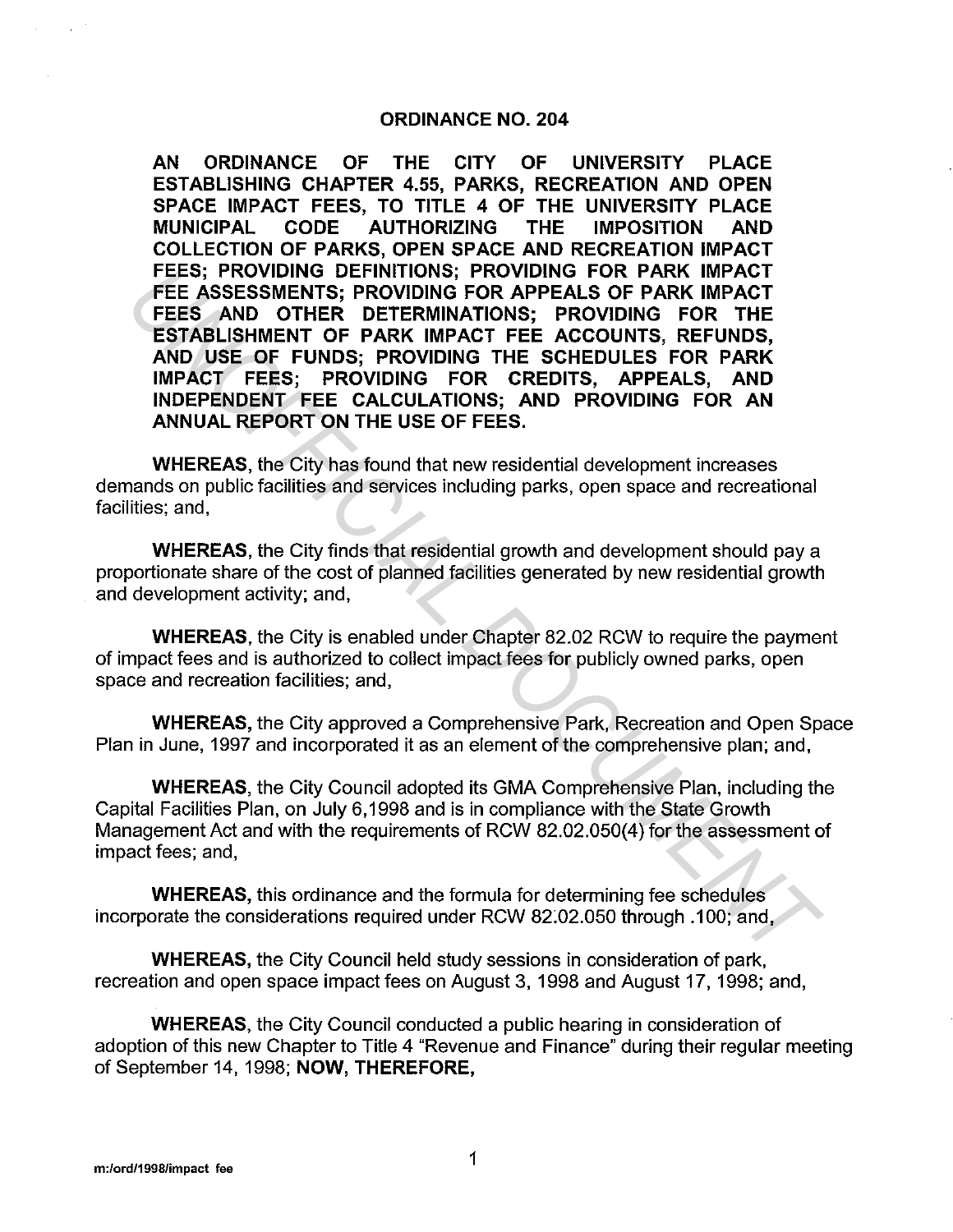### THE CITY COUNCIL OF THE CITY OF UNIVERSITY PLACE DOES ORDAIN AS FOLLOWS:

Section 1. Impact Fees Authorized. A new Chapter 4.55, "Parks, Recreation and Open Space Impact Fees", to the University Place Municipal Code is hereby created as shown in Exhibit "A" attached hereto and incorporated herein by reference.

Section 2. Publication and Effective Date. A summary of this ordinance consisting of its title shall be published in the official newspaper. This ordinance shall become effective five (5) days after such publication. **UNIFICATE AND ACCEDED AND THE CITY COUNCIL ON SEPTEMBER 21, 1998.**<br>
Section 2. <u>Publication and Effective Date</u>. A summary of this ordinance<br>
instanting of its title shall be published in the official newspaper. This ordi

ADOPTED BY THE CITY COUNCIL ON SEPTEMBER 21, 1998.

ATTEST:

Susan Matthew, City Clerk

Published: Effective Date:

9/24/98 9/29/98

m:/ord/1998/impact fee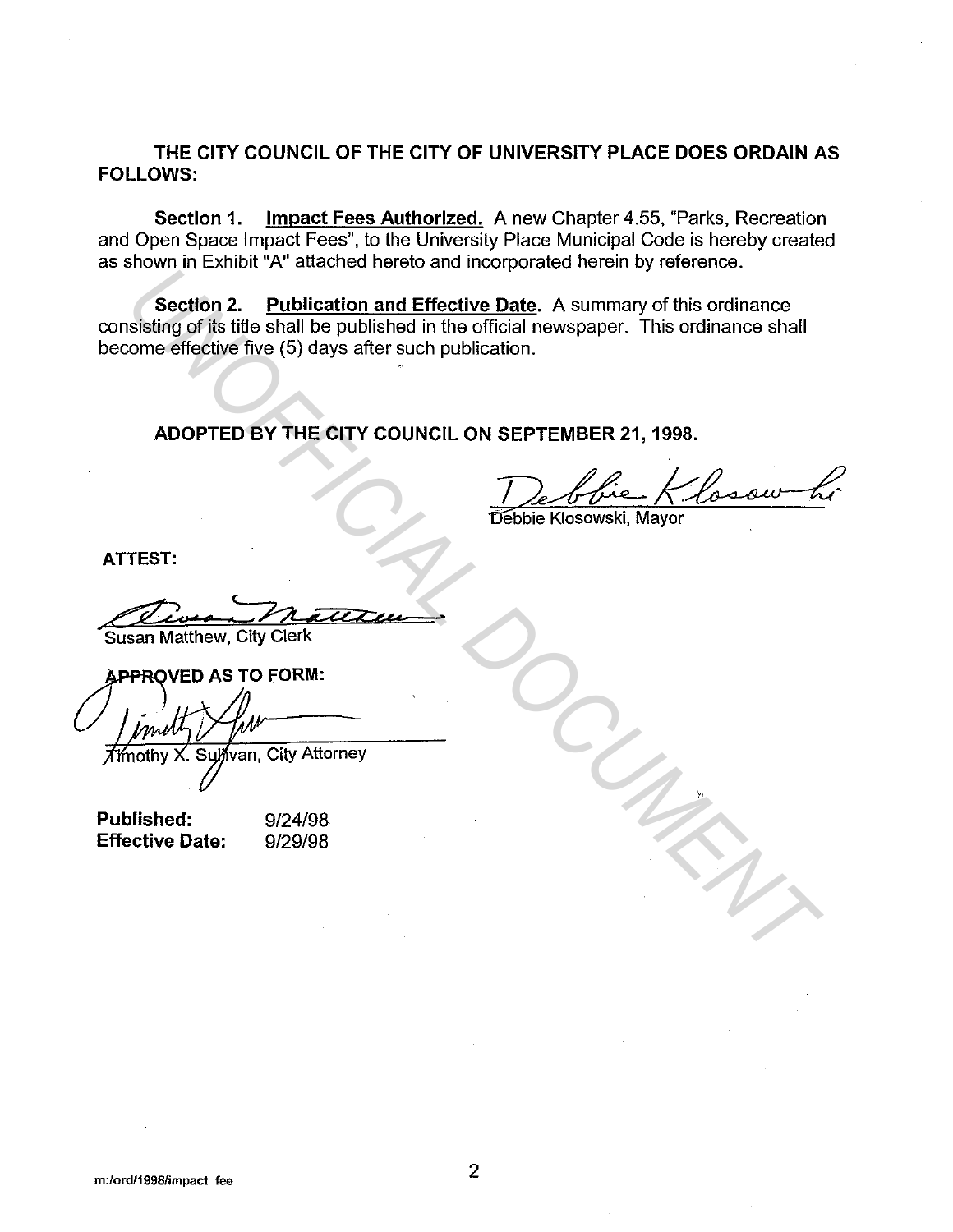### **EXHIBIT "A" TO ORDINANCE NO: 204**

### **Chapter 4.55**

#### **PARKS, RECREATION AND OPEN SPACE IMPACT FEES**

#### Sections:

4.55.010 Short title.

4.55.020 Statutory authority.

4.55.030 Findings.

4.55.040 Definitions.

4.55.050 Assessment of impact fees.

4.55.060 Exemptions.

4.55.070 Impact fee credits and adjustments.

4.55.080 Adjustment.

4.55.090 Appeals.

4.55.100 Establishment of impact fee accounts for parks.

4.55.110 Refunds.

4.55.120 Use of funds.

4.55.130 Review of impact fees.

4.55.140 Establishment of service area.

4.55.150 Park impact fees.

4.55.160 Independent fee calculation.

4.55.170 Existing authority unimpaired.

4.55.180 Severability.

### **4.55.010 Short title.**

The ordinance codified in this chapter may be referred to or cited as "City of University Place Parks, Recreation and Open Space Impact Fee Ordinance."

#### **4.55.020 Statutory authority.**

This chapter is enacted pursuant to Chapter 17, Laws of 1990, 1st Ex. Sess., Chapter 36.70A RCW et seq., Chapter 32, Laws of 1991, 1st Sp. Sess., Chapter 82.02 RCW, et seq., Chapter 219, Laws of 1992, and Chapter 6, Laws of 1993, 1st Sp. Sess., as now in existence or as hereafter amended. tions:<br>4.55.010 Short title.<br>4.56.030 Findings.<br>4.56.030 Findings.<br>4.56.060 Examptions.<br>4.56.060 Assessment of impact fees.<br>4.56.060 Assessment of impact fees.<br>4.56.080 Adjustment.<br>4.56.080 Adjustment of impact fee account

### **4.55.030 Findings.**

The city finds and declares that new residential growth and development will create increased demand on public facilities including parks, open space and recreational facilities and further finds that growth and development should pay a proportionate share of the cost of such planned facilities needed to serve that growth and development activity. It is the desire of the city of University Place to have new development assessed impact fees in an orderly and uniform manner and to have common formulae and administrative processes for the levying of these fees. Therefore, pursuant to Chapter 82.02 RCW, the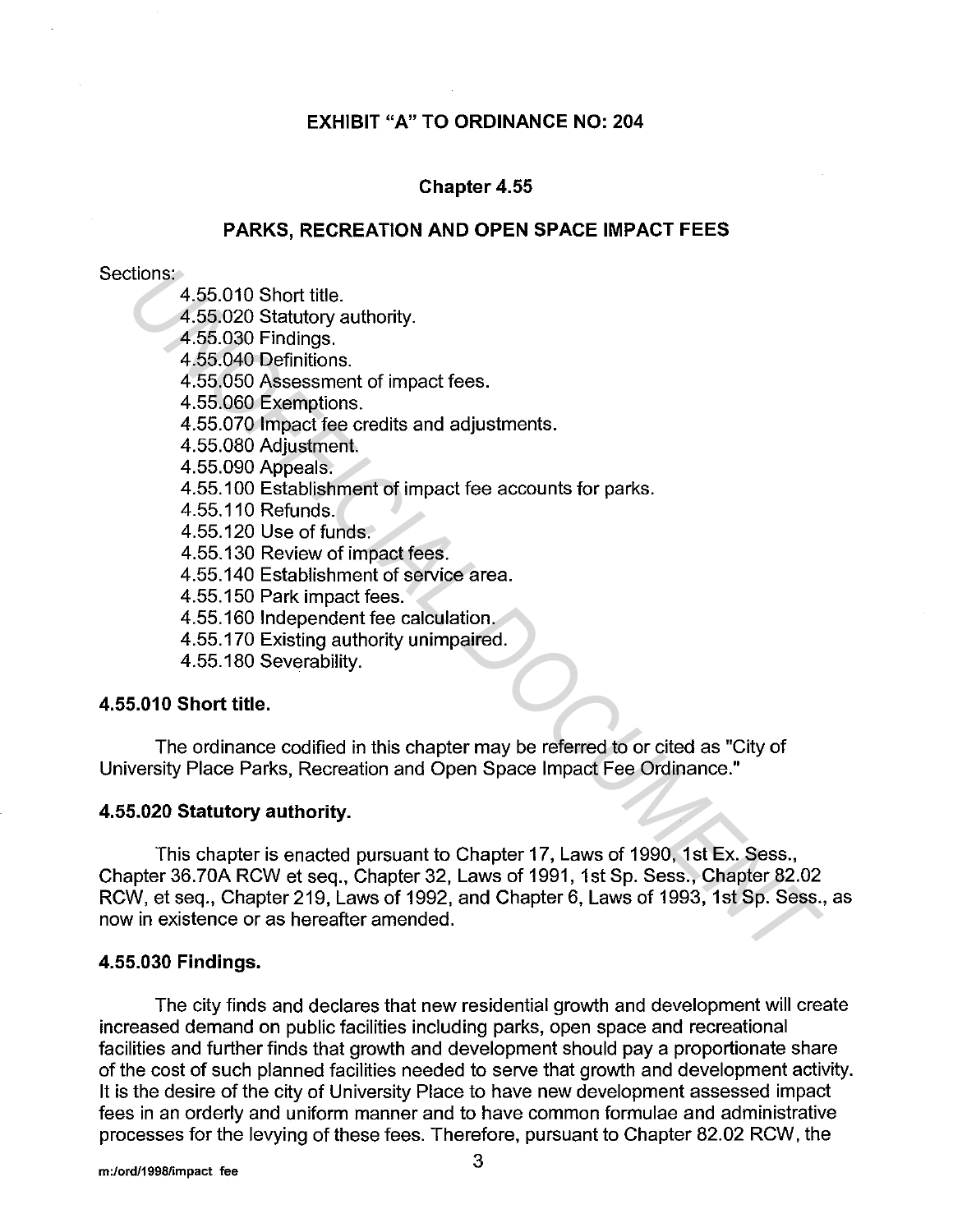city council adopts this chapter to assess park impact fees. The provisions of this chapter shall be liberally construed in order to carry out the purpose of establishing the city of University Place impact fee program.

### **4.55.040 Definitions.**

The following words, terms and phrases shall have the ascribed meaning for the purpose of this title, unless the context clearly requires otherwise. Terms otherwise not defined herein shall be defined pursuant to RCW 82.02.090, or given their usual and customary meaning.

1. "Building permit" means a permit authorized pursuant to UPMC Title 14 for new construction or addition. The term "building permit," as used herein, shall not be deemed to include permits required for the remodeling, rehabilitation, or other improvements to an existing structure or rebuilding a damaged or destroyed structure; provided there is no increase in the number of dwelling units (for residential construction) resulting therefrom. **Coose of this title, unless the context clearly requires otherwise. Terms otherwise not<br>nead herein shall be defined pursuant to RCW 82.02.090, or given their usual and<br>tomary meaning.<br>
1. "Building permit" means a permit** 

2. "Capital facilities" means the facilities or improvements included in the most recent city of University Place capital facilities plan.

3. "Capital facilities plan" or "CFP" means the most recent capital facilities plan element of a comprehensive plan adopted pursuant to Chapter 36.?0A RCW, and such plan as subsequently amended and adopted by the city council.

4. "Department" means the city's Planning and Community Development **Department** 

5. "Director'' means the director of the Department of Planning and Community Development of the city, or the director's designated representative.

6. "Development activity" means any construction or expansion of residential, commercial, industrial, institutional or public building, structure, or use, any change in the use of a building or structure or any change in the use of land that creates additional demand or need for public facilities.

7. "Duplex" or "Two-Family" means two dwelling units within the same building. For the purpose of impact fee calculation duplexes shall be considered equivalent to multiplefamily.

8. "Dwelling unit" means one or more rooms designed for or occupied by one family for living or sleeping purposes and containing kitchen, sleeping and sanitary facilities for use solely by one family. All rooms comprising a dwelling unit shall have access through an interior door to other parts of the dwelling unit. This definition includes single-family, two-family (duplex) and multiple-family dwellings, but not including hotels and motels, lodging houses, rooming houses, and clubs.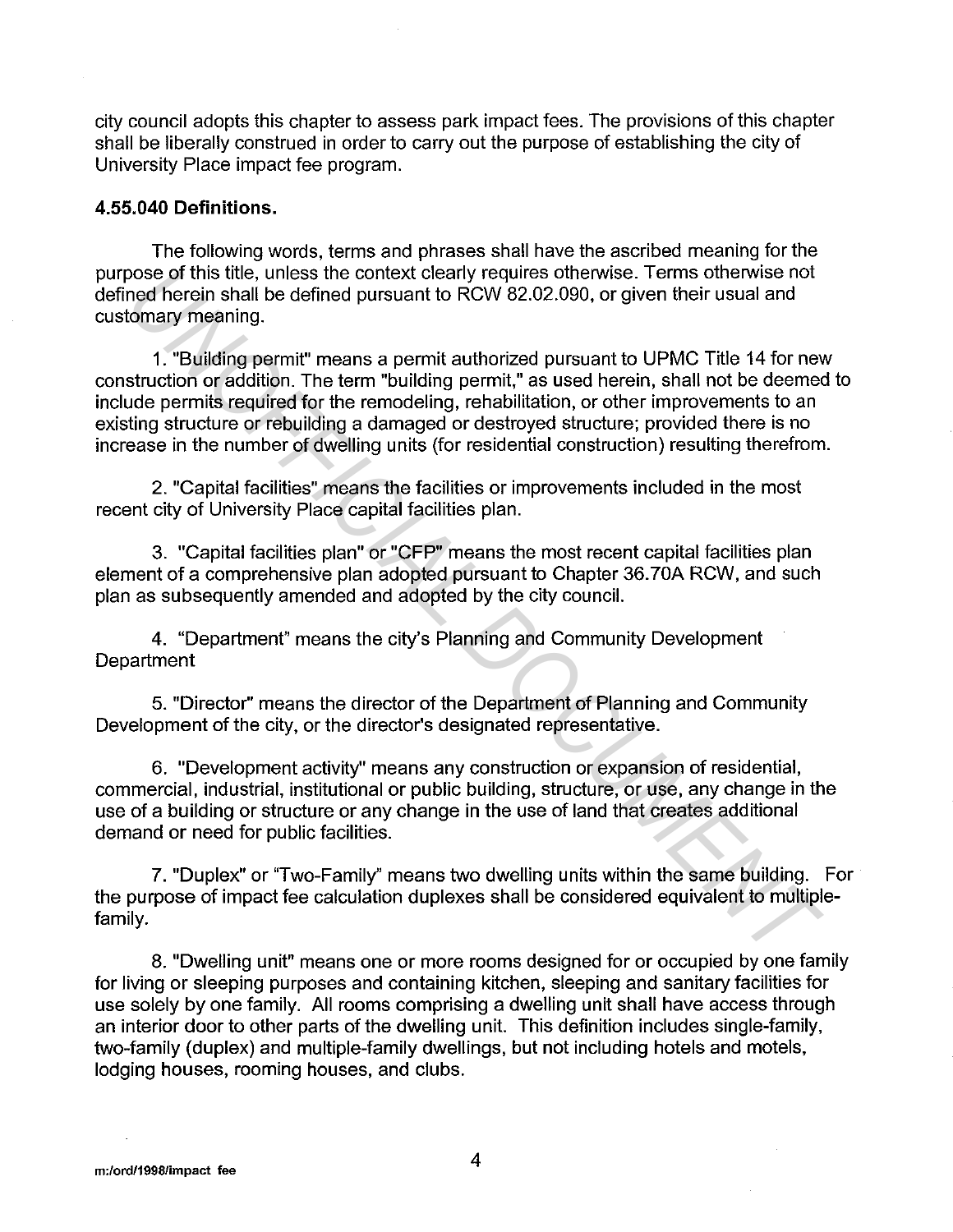9. "Encumbered" means to reserve, set aside, or otherwise earmark the impact fees in order to pay for commitments, contractual obligations, or other liabilities incurred for planned activities.

10. "Fee payer" is a person, corporation, partnership, an incorporated association, or any other similar entity, or department or bureau including any government entity or municipal corporation commencing a development activity which creates the demand for planned facilities, and which requires development approval and/or the issuance of a building permit. "Fee payer" includes an applicant for impact fee credit.

12. "Impact fee" means a fee levied pursuant to this chapter as a condition of issuance of a building permit. "Impact fee" does not include a reasonable permit fee, an application fee, an administrative fee, the administrative fee for collecting and handling impact fees, the cost of reviewing independent fee calculations or the administrative fee required for an appeal pursuant to this chapter. nned facilities, and which requires development approval and/or the issuance of a<br> **Uding permit.** "Fee payer" includes an applicant for impact fee credit.<br>
12. "Impact fee" means a fee levide pursuant to this chapter as a

13. "Impact fee account" or "account" means the account or accounts established for the planned facilities for which impact fees are collected. The accounts shall be established pursuant to UPMC 4.55.100 and comply with the requirements of RCW 82.02.070.

14. "Impact fee schedule" means the fee schedule and associated formula as set forth in Chapter 4.55.150 UPMC.

15. "Independent fee calculation" means the park impact calculation prepared by a fee payer to support the assessment amount of an impact fee different from the amount derived from use of the impact fee schedules.

16. "Municipal code" means the municipal code of the city of University Place.

17. "Multiple-family" means a detached or attached building and containing two or more dwelling units. For impact fee calculations this will include duplexes, triplexes, fourplexes, apartments, townhouses, and group and retirement apartments. Congregate care facilities, nursing homes and other types of assisted care facilities are not considered to be "multiple-family" for the purpose of this chapter.

18. "Open space" means any parcel or area of land or water essentially unimproved and set aside, dedicated or reserved from normal development and may contain environmental, geological or ecological sensitive or critical areas. These areas may contain limited trails, viewpoints or interpretive signage.

19. "Owner" means the owner of record of real property, although when real property is being purchased under a real estate contract, the purchaser shall be considered the owner of the real property if the contract is recorded.

20. "Park" means those dedicated park lands, developed parks and associated improvements so designated in the city of University Place Parks, Open Space and Recreation Element of the city of University Place Comprehensive Plan.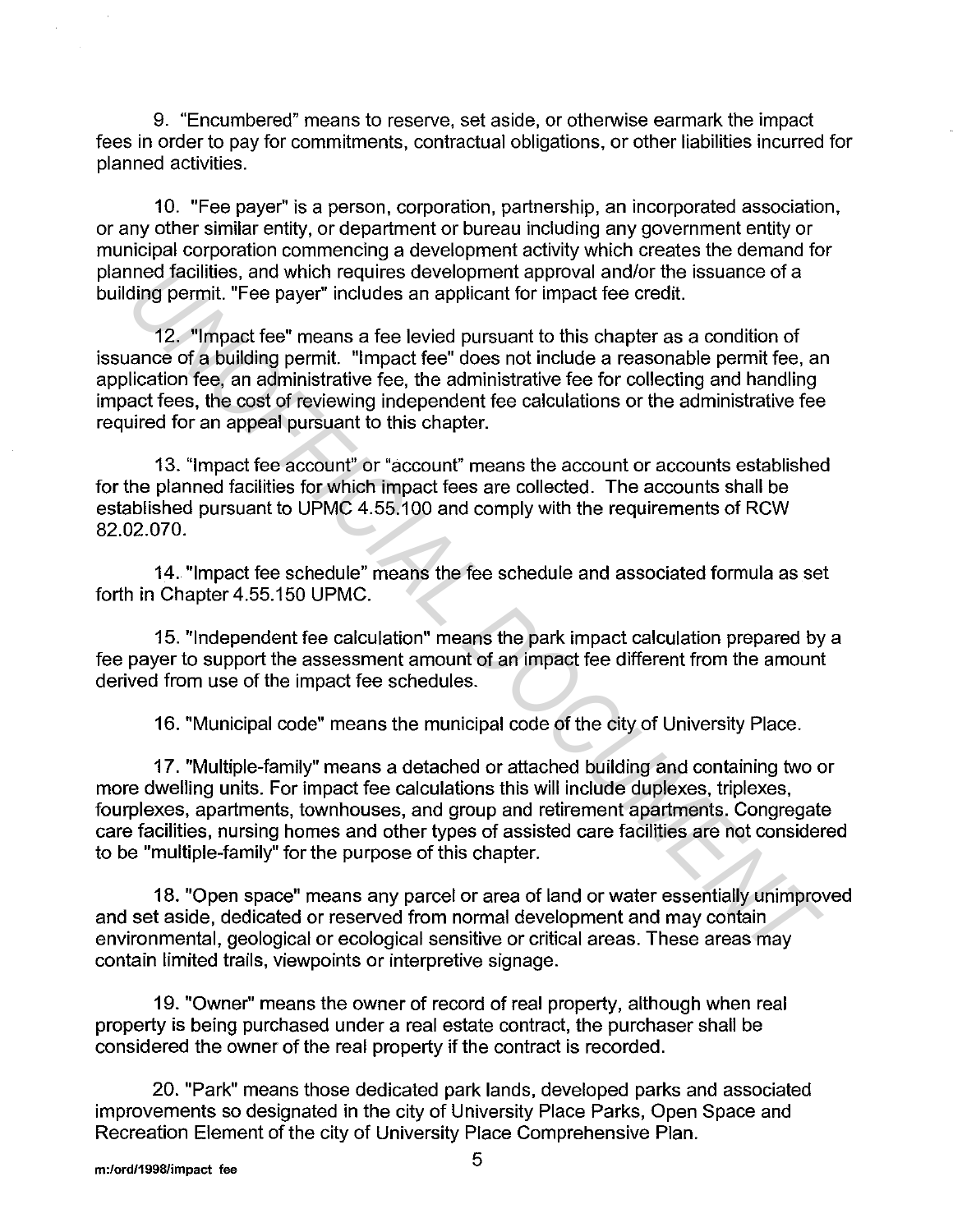21. "Park land, dedicated" means any undeveloped or underdeveloped parcel or area of land or water that is controlled by the city of University Place for the intent of future park development.

22. "Park, developed" means any parcel or area and the improvements on those areas controlled by the city of University Place that have been designated for public passive or active recreational use

23. "Park impact fee" means the impact fee designated to assist in funding for acquisition and development of publicly owned parks and outdoor recreational facilities.

24. "Project" means a development with the necessary site improvements on a specific parcel of land.

25. "Project improvements" means site improvements and facilities that are planned and designed to provide service for a particular development or users of the project, and are not system improvements. An improvement or facility included in a capital facilities plan approved by the city shall not be considered a project improvement.

26. "Public facilities" means the following capital facilities planned, owned or operated by the city of University Place or other governmental entities: publicly owned parks, dedicated park lands, recreational facilities; roads and all associated improvements; storm drains, and schools and school facilities. sive or active recreational use<br>
<sup>23</sup>, "Park impact fee" means the impact fee designated to assist in funding for<br>
<sup>23</sup>, "Project" means a development with the necessary site improvements on a<br>
<sup>24</sup>, "Project" means a deve

27. "Service area" means the city limits of the City of University Place.

28. "Single-family" means a detached building which meets the requirements of the Uniform Building Code or portions thereof and is used exclusively for occupancy by one family (including their guests, servants, and employees) and containing one dwelling unit.

29. "Structure" means anything that is constructed in or on the ground or over water, including any edifice, gas or liquid storage tank, and any piece of work artificially built up or composed of parts and joined together. For the purposes of this regulation, structure does not include paved areas, fill or any vehicle.

30. "System improvement" means public facilities that are included in the city of University Place capital facilities plan and are designed to provide service within the community at large, in contrast to project improvements.

### **4.55.050 Assessment of impact fees.**

A. Impact fees shall be based on the calculations set forth in this Chapter and shall be collected from all applicants seeking approval for residential development activity within the areas controlled by the city of University Place. The city shall collect park impact fees charges at the time of building permit issuance.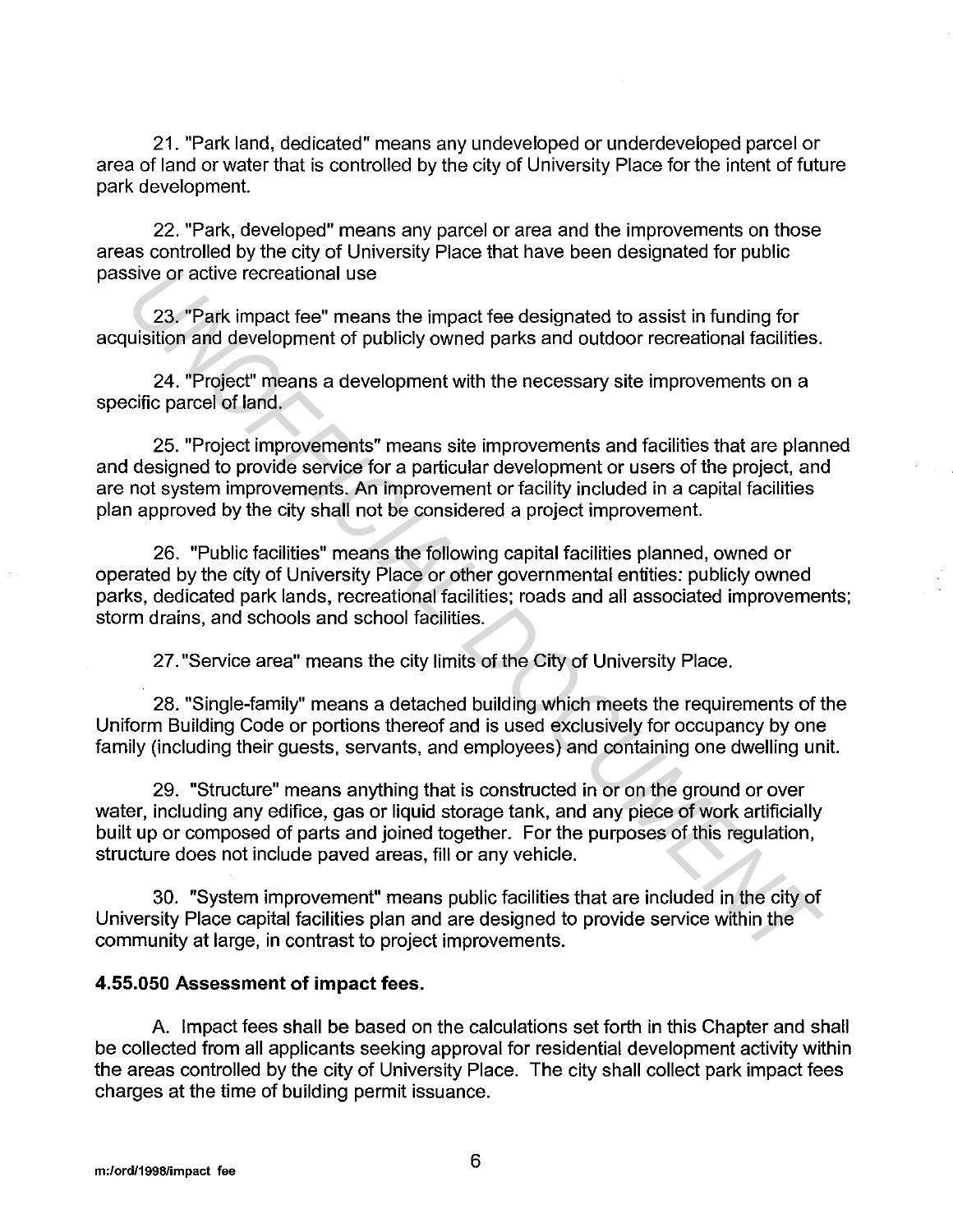B. If the development for which the approval is sought contains a mixture of residential use types, the impact fee must be separately calculated for each type of use. If the site on which development is sought contains an existing use, the impact of that use shall be subtracted from the calculation of the demand caused by the proposed development so that the impact fee is assessed only for the additional demand created by the proposed development.

## **4.55.060 Exemptions.**

A. The following shall be exempt from the required payment of impact fees:

1. Alteration, expansion, enlargement, remodeling or rehabilitation of an existing dwelling unit where no additional units are created and the use is not changed; or

2. Miscellaneous improvements, including, but not limited to, fences, walls, signs, decks, swimming pools, drives, walkways, docks and piers;

3. Demolition or moving of a structure;

4. The construction of accessory structures that will not create significant impacts on planned facilities.

5. Replacement of a previously demolished structure with the same number of dwellings which previously occupied the property, provided the demolition occurred no greater than six (6) years prior to the date of application for a building permit.

6. New non-residential development; mixed-use developments will be charged park impact fees based on the number of dwelling units at multiple-family residential rates.

7. Congregate care facilities, nursing homes, and other types of assisted care facilities.

B. The director is authorized to determine whether a particular development activity falls within an exemption identified in this section, in any other section, or under other applicable law. Determinations of the director shall be in writing and shall be subject to the appeals procedure set forth in UPMC Chapter 22.01. **A.** The following shall be exempt from the required payment of impact foes:<br> **A.** The following shall be exempt from the required payment of impact foes:<br>
1. Alteration, expansion, enlargement, remodeling or rehabilitatio

# **4.55.070 Impact fee credits and adjustments.**

A. The fee payer shall be entitled to a credit against the applicable impact fee component for the present value of any dedication of land for, improvements to, or new construction of any park system improvement provided by the development applicant for facilities that are identified in the capital facilities plan and that are required as a condition of approval for the development proposal. The amount of the credit shall be determined no later than the time of application for the associated building permit. Any claim not so made shall be deemed to be waived.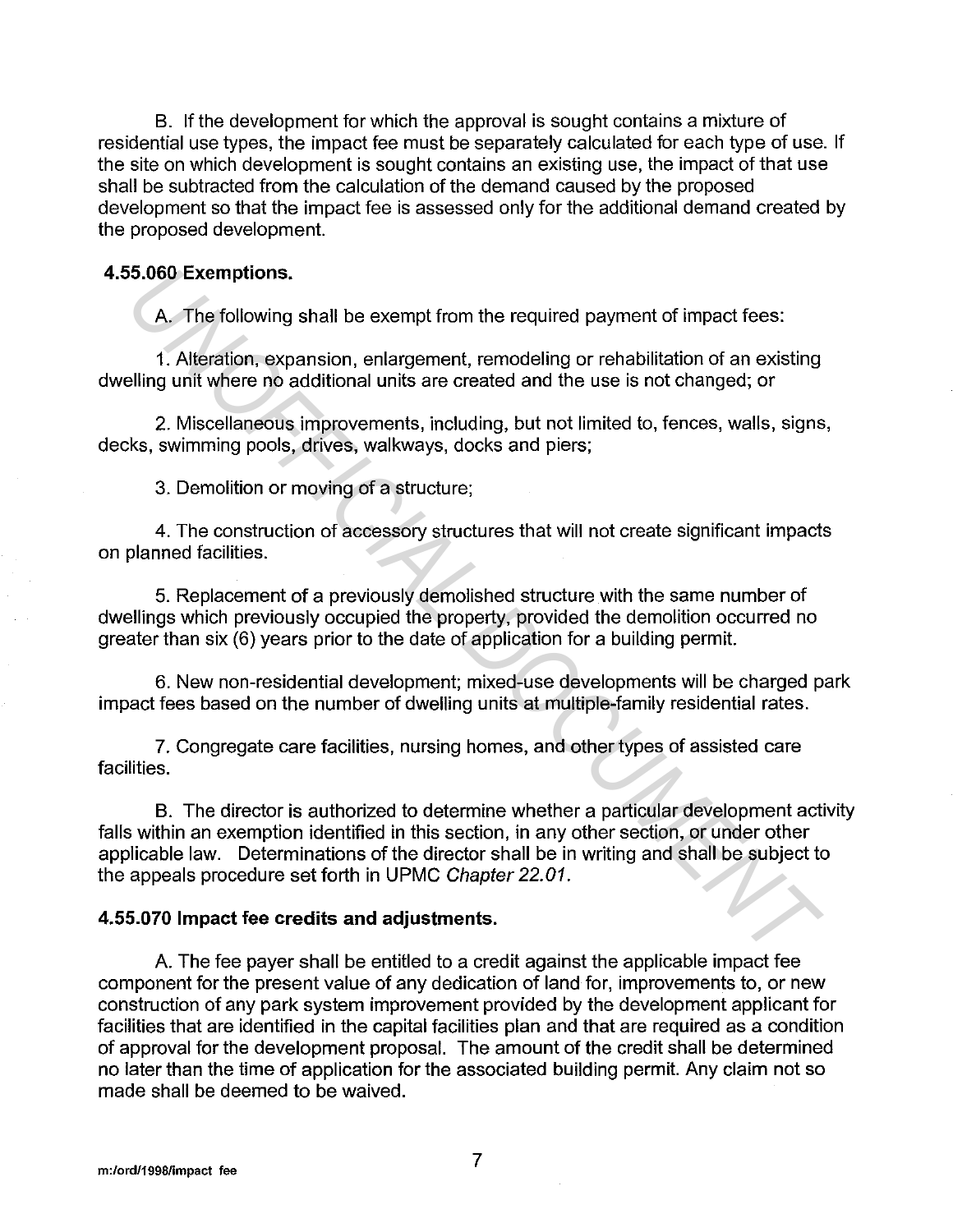B. Credit for dedication of land or improvements shall be based upon the cost assumptions contained within the capital facilities plan, or established by an appraiser retained by the fee payer and approved by the department to determine the value of the dedicated land improvements or construction provided by the fee payer. The fee payer shall pay the cost of appraisal.

C. After receiving the request for credit, the director shall provide the applicant with a letter or certificate setting forth the dollar amount of the credit, the reason for the credit, where applicable, the legal description of the site donated, and the legal description or other adequate description of the project or development to which the credit may be applied. Costs for preparing the legal description shall be borne by the applicant. If the accepted credit value is less than the calculated fee amount, the difference remaining shall be chargeable as an impact fee. In the event the amount of the credit is calculated to be greater than the amount of the impact fee due, the development applicant may apply such excess credit toward impact fees imposed on similar capital facilities for other developments within the service area. Such credits are not transferable between applicants. retro creditical estiting forth the dollar amount of the credit, the reason for the credit and the property are example the credit may be credit to credit costs for preparing the legal description of the project or develop

## **4.55.080 Adjustment.**

The impact fee schedule in UPMC 4.55.150 has been reasonably adjusted for taxes and other revenue sources which are anticipated to be available to fund public improvements.

### **4.55.090 Appeals.**

A. Any fee payer may pay the impact fee imposed by this chapter under protest in order to obtain development approval. Appeals regarding the impact fees imposed on any development activity may only be taken forward by the fee payer of the property where such development activity will occur. No appeals shall be permitted unless and until the impact fees at issue have been paid.

B. Determination of the director with respect to the applicability of the impact fees to a given development activity, the availability or value of a credit, or the director's decision with respect to the independent fee calculation or any other determination which the director is authorized to make pursuant to this chapter shall be appealed to the hearing examiner as per UPMC Chapter 22.01.

# **4.55.100 Establishment of impact fee accounts for parks.**

A. Impact fee receipts shall be earmarked specifically and deposited in a special interest-bearing account in the Parks Capital Improvement Fund. The fees received shall be prudently invested in a manner consistent with investment policies of the city.

B. There is hereby established a parks impact fee account in the Parks Capital Improvement Fund for the fees collected pursuant to this title. Funds withdrawn from this account must be used in accordance with the provisions of UPMC 4.55.120. Interest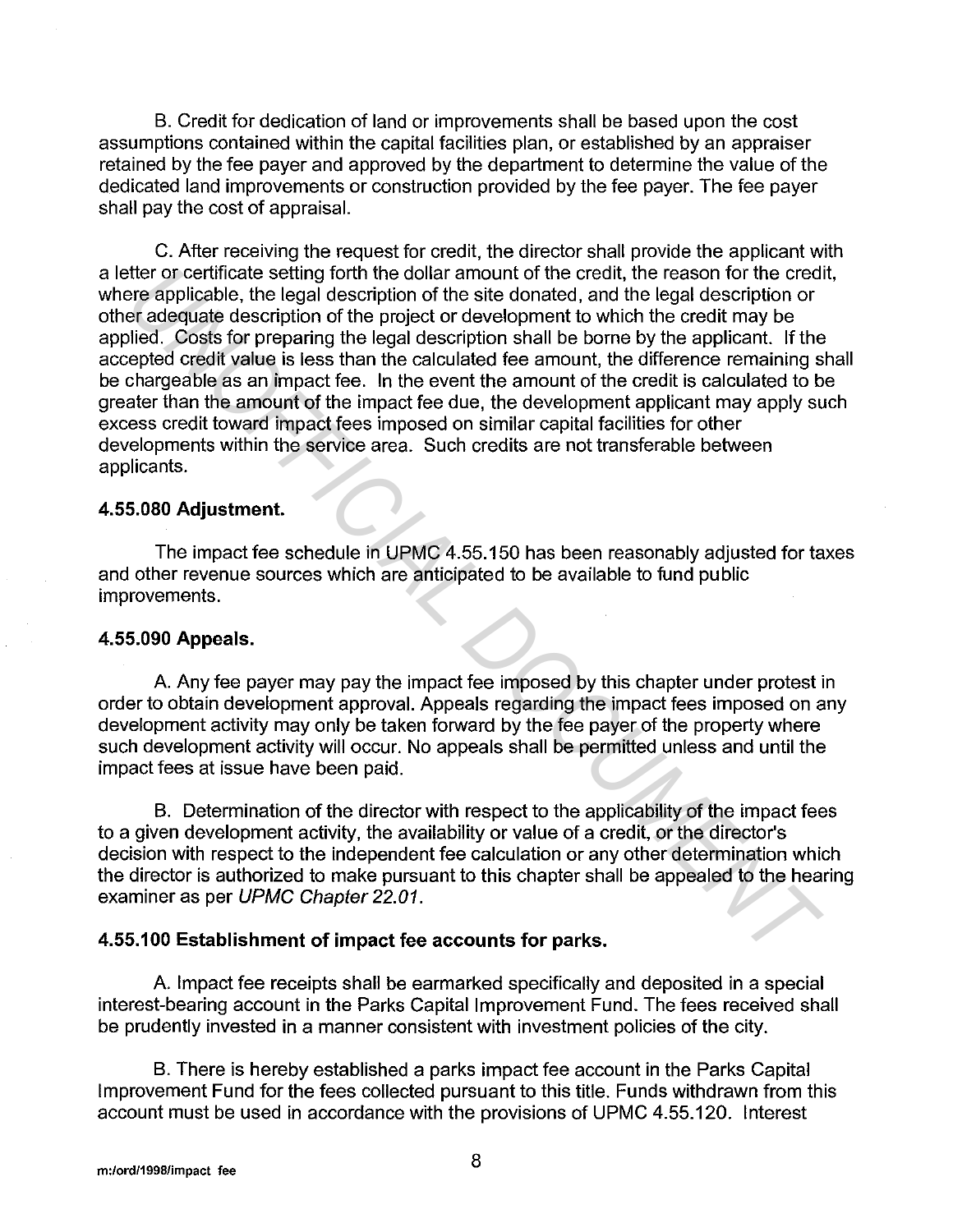earned on the fees shall be retained in the account and expended for the purpose for which the impact fees were collected.

C. On an annual basis, the city's Finance Manager shall provide a report to the city council on the impact account showing the source and amounts of all moneys collected, earned or received and the public improvements that were financed in part by the impact fees.

D. Impact fees shall be expended or encumbered within six years of receipt, unless the city council identifies in written findings extraordinary and compelling reason or reasons for the city to hold the fees beyond the six-year period. Under such circumstances, the council shall establish the period of time within which the impact fees shall be expended or encumbered. A "first in, first out" basis will be used for determining which impact fees have been used or encumbered. D. Impact fees shall be expended or encumbered within six years of receipt, untity council identifies in written findings extraordinary and compelling reason or soms for the city to hold the fees beyond the six-year peri

### **4.55.110 Refunds.**

A. If the city fails to expend or encumber the appropriate impact fees within the six (6) years of when the fees were paid, or within such other time periods as established pursuant to UPMC 4.55.100 above, the current owner(s) of the property on which impact fees have been paid may receive a refund of such fees.

B. The city shall notify potential claimants by registered first class mail, postage paid, deposited with the United States Postal Service at the last known address of such claimants. A potential claimant must be the legal owner of record for the property.

C. Owners seeking a refund of impact fees must submit a written request for a refund to the city's Finance Manager within one year of the date that the right to claim the refund arises or the date that notice is given, whichever is later.

D. Any impact fee for which no application for a refund has been made within this one-year period shall be retained by the city and expended on appropriate public facilities.

E. Refunds of impact fees under this section shall include interest earned on the impact fees.

F. When the city seeks to terminate any or all components of the impact fee program, all unexpended or unencumbered funds from any terminated component or components, including interest shall be refunded pursuant to this section. Upon the finding that any or all fee requirements are to be terminated, the city shall notice such termination and the availability of refunds in a newspaper of general circulation at least two times and shall notify all potential claimants by first class mail to the last known address of claimants. All funds available for refund shall be retained for a period of one year from the date of notice. At that time any remaining funds shall be retained by the city, but must be expended for appropriate public facilities. If there are no funds in the terminated account, the notice action is not required.

### **4.55.120 Use of funds.**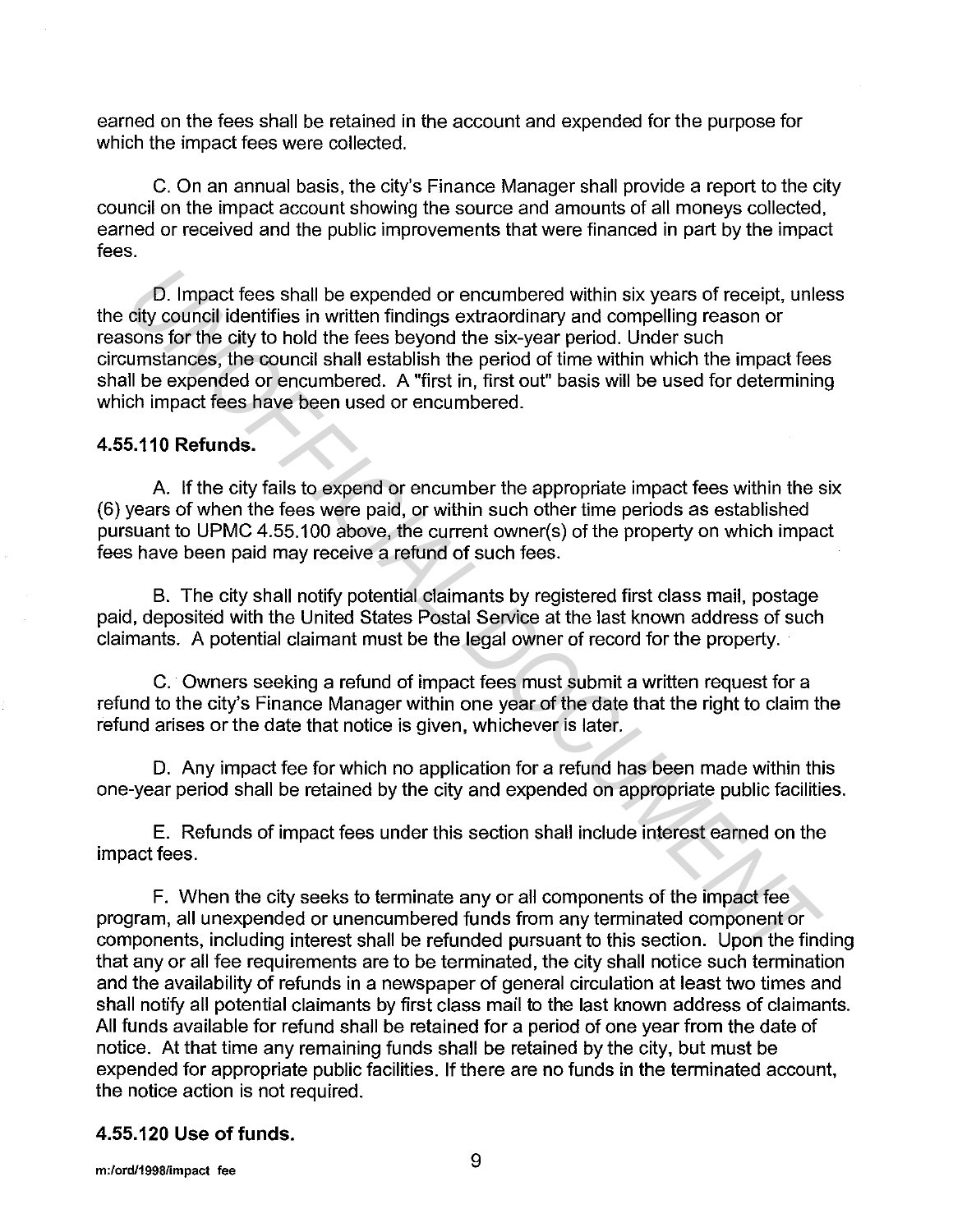A. Pursuant to this chapter:

1. Impact fees collected for system improvements shall be used only in conformance with the most recent capital facilities plan adopted by the city council.

2. Impact fees shall not be used to eliminate or reduce background deficiencies in existing facilities serving existing developments.

3. Impact fees shall not be used for maintenance or operation expenses.

4. Impact fees may be spent for public improvements for planned facilities, including but not limited to: planning, land acquisition, right-of-way acquisition, easement or access acquisition, engineering, and architectural design.

5. Impact fees may also be used to recoup public improvement costs previously incurred by the city to the extent that the new growth and development activity will be served by the previously constructed improvements or incurred costs.

### 4.55.130 Review of impact fees.

The fee schedule set forth in this chapter shall be reviewed and may be amended by the city council as it may deem necessary and appropriate in conjunction with the update of the capital facilities element of the city's comprehensive plan.

#### 4.55.140 Establishment of service area.

The service area for parks shall be the corporate limits of the city of University Place.

#### 4.55.150 Park impact fees.

A. A park impact fee will be assessed to all new residential and the residential portion of mixed use development according to the type of residential land use and based on the formula, as follows: **Example 10** Serving existing dovelopments.<br>
3. Impact fees shall not be used for maintenance or operation expenses.<br>
4. Impact fees may be spent for public improvements for planned facilities, include<br>
not limited to: pl

$$
(LOS \times C/1,000) \times U \times D = PIF
$$

where:

"LOS" means the adopted level of service standard for parks as adopted within the city of University Place Comprehensive Plan expressed as a number of acres of developed park land per 1,000 residents.

"PIF" means the parks impact fee component of the total development charge.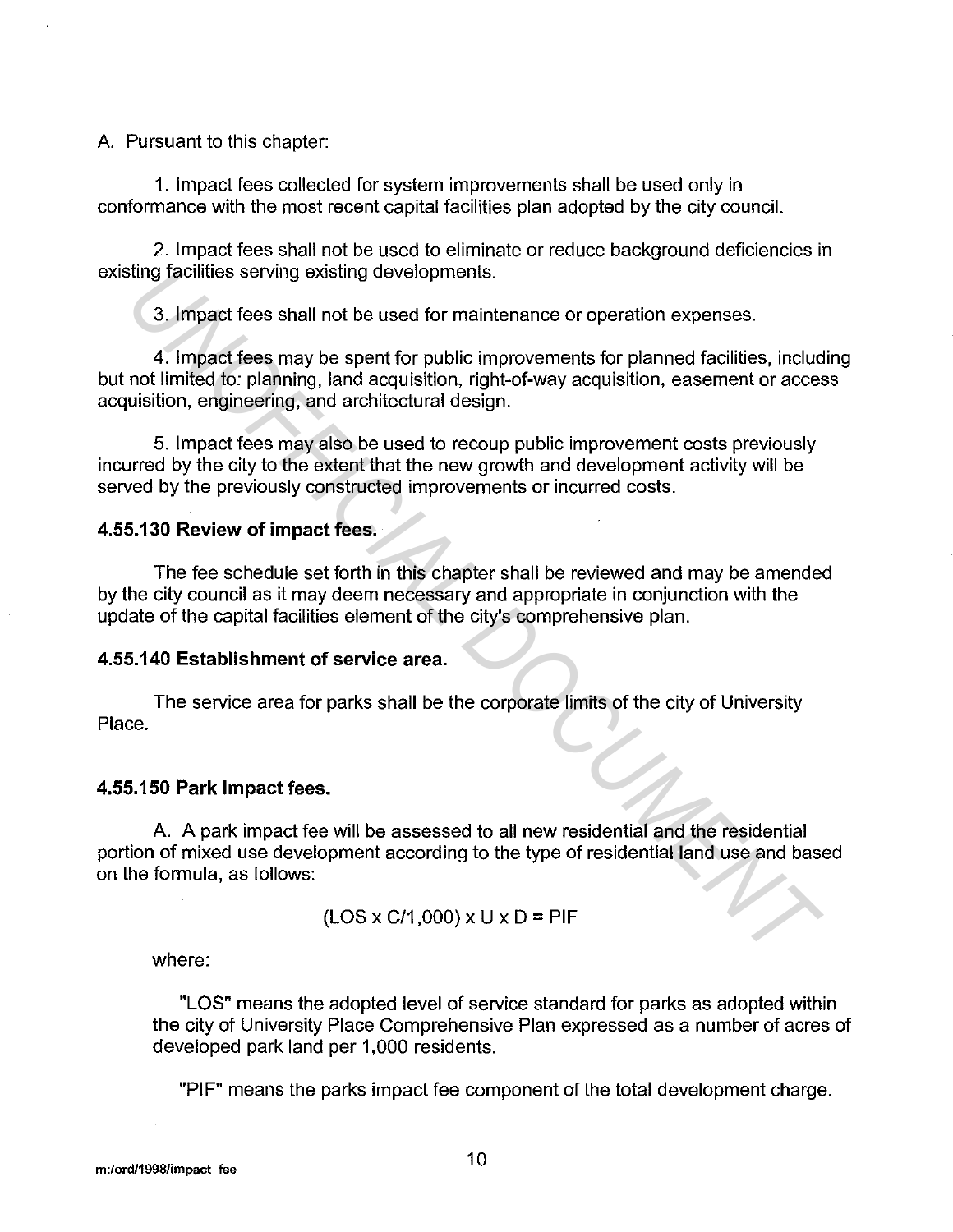"C" means the cost for land appraisal, acquisition, closing and/or development of new or existing dedicated land needed to maintain current level of service.

"D" means the administrative discount including credit for future taxes to be paid and other potential sources of park funding.

"U" means the average number of occupants per dwelling unit in the city as determined by the most recent United States census.

B. Park impact fees are established as follows based upon the aforementioned formula:

> Single-Family Residential \$ 322.00 Multiple-Family Residential \$ 231.00

Any residential development type not listed above will be assessed the impact fee for the most similar type of development, as determined by the director.

# **4.55.160 Independent** fee **calculation.**

A. If, in the judgment of the director, none of the categories of fee amounts set forth in the schedules in UPM 4.55.150 accurately reflects the impacts of the new development, the director may conduct independent park impact fee calculations and the director may impose alternative fees on a specific development based on those calculations.

B. If a fee payer opts not to have the park impact fees determined according to the fee schedules in UPMC 4.55.150, then the fee payer shall prepare and submit to the director an independent fee calculation for the development activity for which a building permit or development approval is sought. The document(s) submitted shall show the basis upon which the independent fee calculation was made and the proposed amount of the fee. determined by the most recent United States census.<br> **B.** Park impact fees are established as follows based upon the aforementioned<br>
unla:<br>
Single-Family Residential \$ 322.00<br>
Multiple-Family Residential \$ 231.00<br>
Multiple

C. A fee payer submitting an independent fee calculation will be required to pay the department an administrative fee pursuant to the City's fee schedule.

D. While there is a presumption that the calculations set forth in UPMC 4.55.150 are valid for each form of development, the director shall consider the independent fee calculation documentation submitted by the fee payer. However, the director is not required to accept any documentation that the director reasonably deems to be inaccurate or unreliable and may, in the alternative, require the fee payer to submit additional or different documentation for consideration. Based on the information within the director's possession, the director is authorized to adjust the impact fee calculation to the specific characteristics of the development.

# **4.55.170 Existing authority unimpaired.**

Nothing in this chapter shall impair the authority of the city to require the fee payer or the proponent of a development activity to provide parks, park improvements, trails,